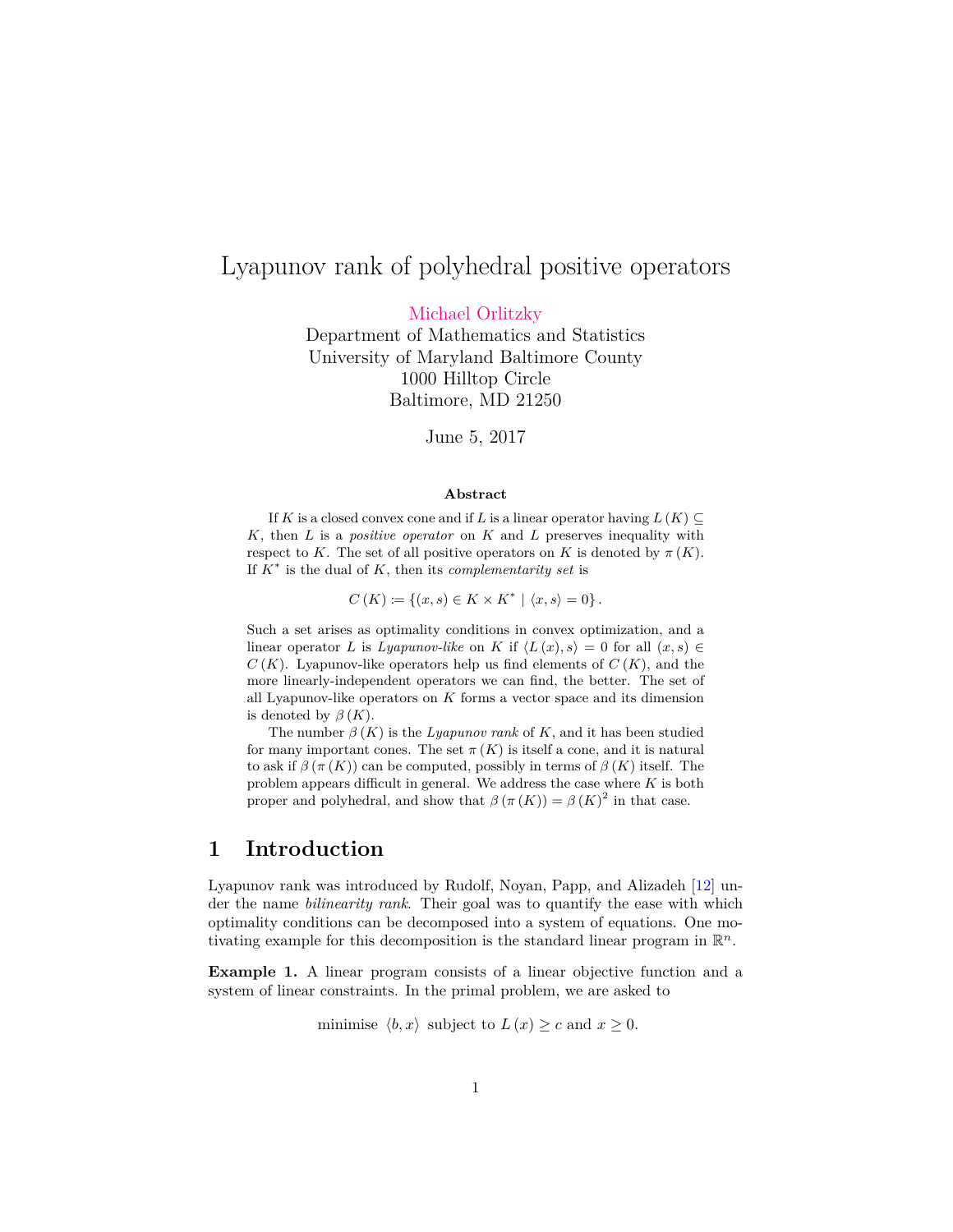This problem has an associated dual, to

maximise  $\langle c, y \rangle$  subject to  $L^*(y) \leq b$  and  $y \geq 0$ .

The dual optimal value exists and equals that of the primal under certain conditions. If  $(\bar{x}, \bar{y})$  is a primal-dual pair of solutions, then  $\langle L(\bar{x}) - c, \bar{y} \rangle = 0$ . This requirement is called *complementary slackness*. The slackness condition can be decomposed by noting that  $\langle L(\bar{x}) - c, \bar{y} \rangle = 0$  if and only if  $(L(\bar{x}) - c)$ <sub>i</sub>  $\bar{y}_i = 0$ for  $i = 1, 2, \ldots, n$ . The resulting system of *n* equations is easier to solve than the single equation  $\langle L(\bar{x}) - c, y \rangle = 0$ .

In our linear program, the condition  $x \geq 0$  says that *x* belongs to the proper cone  $\mathbb{R}^n_+$ . The ease with which  $\langle L(\bar{x}) - c, \bar{y} \rangle = 0$  can be decomposed in that case turns out to be a property of the cone  $\mathbb{R}^n_+$ . Rudolf et al. consider whether or not there are other cones possessing the same property. If *K* is a proper cone with dual  $K^*$  in some finite-dimensional real Hilbert space, then the set of pairs satisfying complementary slackness in Example [1](#page-0-0) has a generalization called the *complementarity set* of *K*, defined as

$$
C(K) := \{(x, s) \in K \times K^* \mid \langle x, s \rangle = 0\}.
$$

Membership in  $C(K)$  is a condition for optimality in some convex optimization and complementarity problems [\[7\]](#page-9-1). We say that a linear operator *L* is *Lyapunov-like* on *K* if  $\langle L(x), s \rangle = 0$  for all  $(x, s) \in C(K)$ . The Lyapunov-like operators provide a general method for decomposing the condition  $(x, s) \in C(K)$  into a system of equations, as we did with complementary slackness. The dimension of the space of all Lyapunov-like operators is called the *Lyapunov rank* of *K*. Lyapunov rank measures the number of independent equations that we can obtain from the condition  $(x, s) \in C(K)$ .

<span id="page-1-0"></span>**Example 2.** In Example [1,](#page-0-0) the minimisation or maximisation takes place over the nonnegative orthant  $\mathbb{R}^n_+$ . If  $\{E_{ij}\}_{i,j=1}^n$  is the standard basis in  $\mathbb{R}^{n \times n}$ , then  $E_{ij}$  is Lyapunov-like on  $\mathbb{R}^n_+$  if and only if  $i = j$ . The span of said  $E_{ii}$  is the space of diagonal matrices. Write the identity matrix as  $I = E_{11} + E_{22} + \cdots + E_{nn}$ and substitute; the complementary slackness condition  $\langle I(L(\bar{x}) - c), \bar{y} \rangle = 0$ produces a system of equations  $(L(\bar{x}) - c)$ <sub>*i*</sub> $\bar{y}_i = 0$  for  $i = 1, 2, ..., n$ .

Gowda and Tao [\[7\]](#page-9-1) showed that the space of all Lyapunov-like operators on *K* is the Lie algebra of the automorphism group of *K*. Another reason for studying Lyapunov-like operators is thus as a means to understanding the automorphism groups of cones. The Lyapunov rank has been computed for a growing number of cones: the moment cone [\[12\]](#page-9-0), symmetric cones [\[7\]](#page-9-1), completely-positive and copositive cones [\[6\]](#page-8-0), special Bishop-Phelps cones [\[8\]](#page-9-2), and extended second-order cones [\[15\]](#page-9-3). An upper bound is known for all proper cones [\[10\]](#page-9-4).

Our focus will be on the cone of *positive operators*. If *L* is linear with  $L(K) \subseteq K$ , then *L* is a positive operator on *K*. Positive operators arose from the study of integral operators and matrices with nonnegative entries [\[1\]](#page-8-1); they preserve inequality with respect to a cone. The famous Krein-Rutman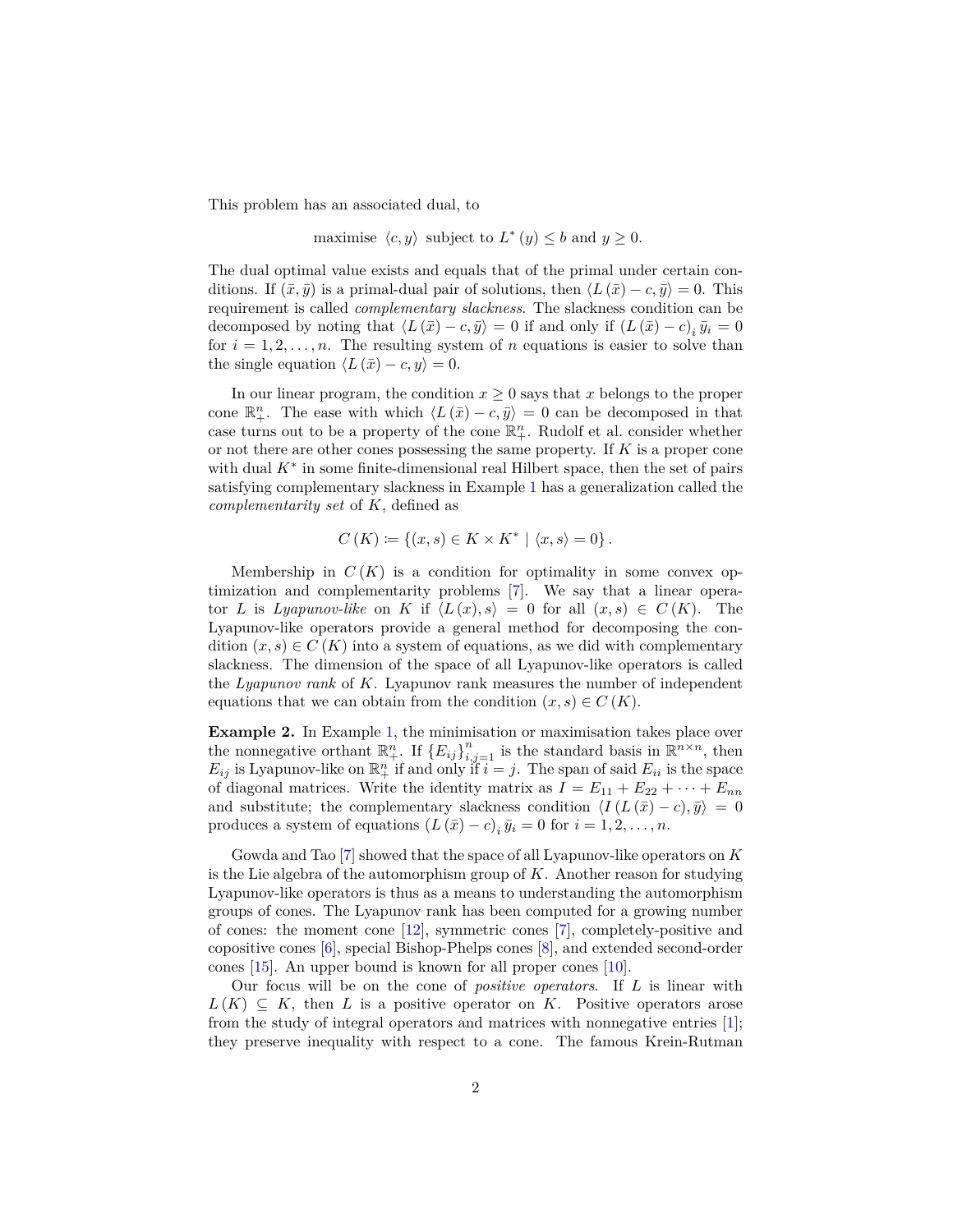theorem extends Perron-Frobenius and connects positive operators to the theory of dynamical systems [\[13\]](#page-9-5), to game theory [\[5\]](#page-8-2), and more.

<span id="page-2-0"></span>**Example 3.** If *K* is  $\mathbb{R}^n_+$  and if  $L \in \mathbb{R}^{n \times n}$  with  $L(K) \subseteq K$ , then one can consider the action of *L* on the standard basis to show that *L* has nonnegative entries. Such matrices are precisely the positive operators on  $\mathbb{R}^n_+$ .

The set of all positive operators on *K* is denoted by  $\pi(K)$ . If *K* is a closed convex cone, then  $\pi(K)$  is itself a closed convex cone and one can consider the Lyapunov rank of  $\pi(K)$ . Positive operators are difficult to characterise in general. Computing the Lyapunov rank of  $\pi(K)$  also appears to be problematic without additional assumptions, so we restrict our attention to proper polyhedral K. This represents a generalization of what is known for  $\mathbb{R}^n_+$ .

# **2 Preliminaries**

In what follows, *V* and *W* will always be finite-dimensional real Hilbert spaces, and *K* and *H* will always be closed convex cones in *V* or *W*.

**Definition 1.** A nonempty subset *K* of *V* is a *cone* if  $\lambda K \subseteq K$  for all  $\lambda \geq 0$ . A *closed convex cone* is a cone that is closed and convex as a subset of *V* . The *conic hull* of a nonempty subset *X* of *V* is

cone 
$$
(X) \coloneqq \left\{ \sum_{i=1}^{m} \alpha_i x_i \mid x_i \in X, \ \alpha_i \geq 0, \ m \in \mathbb{N} \right\}.
$$

If  $K = \text{cone}(X)$  for some finite set X, then K is *polyhedral*.

**Definition 2.** The dimension of  $K \subseteq V$  is dim  $(K) := \dim (\text{span}(K))$ . A convex cone *K* is *solid* if span  $(K) = V$ , and *pointed* if  $-K \cap K = \{0\}$ . A pointed, solid, and closed convex cone is *proper*.

We prove our main result by decomposing a reducible cone into a direct sum of irreducible cones. Beware that the terms 'decomposable' and 'indecomposable' are used by various authors as synonyms for 'reducible' and 'irreducible'.

<span id="page-2-1"></span>**Definition 3.** A closed convex cone *K* is *reducible* if  $K = K_1 + K_2$  where  $K_1$ and  $K_2$  are nonzero closed convex cones such that span  $(K_1) \cap \text{span}(K_2) = \{0\}.$ A cone is *irreducible* if it is not reducible. We will use the direct sum notation  $K = K_1 \oplus K_2$  for reducible cones.

Our definition of reducibility is due to Gowda and Tao [\[7\]](#page-9-1). Barker and Loewy define decomposability slightly differently  $[2]$ , not requiring  $K_1$  and  $K_2$  to be closed convex cones. However if  $K = K_1 \oplus K_2$  for nonzero nonempty  $K_1$  and *K*<sub>2</sub>, then *K* = cone  $(K_1) \oplus \text{cone}(K_2)$ . Thus the definitions are equivalent.

The set of all linear operators from *V* to *W* is  $\mathcal{B}(V, W)$ , and we abbreviate  $\mathcal{B}(V, V)$  by  $\mathcal{B}(V)$ . Given  $x \in V$  and  $s \in W$ , we define  $s \otimes x \in \mathcal{B}(V, W)$ as the map  $y \mapsto \langle x, y \rangle$  *s*, and a dimension argument shows that  $\mathcal{B}(V, W) =$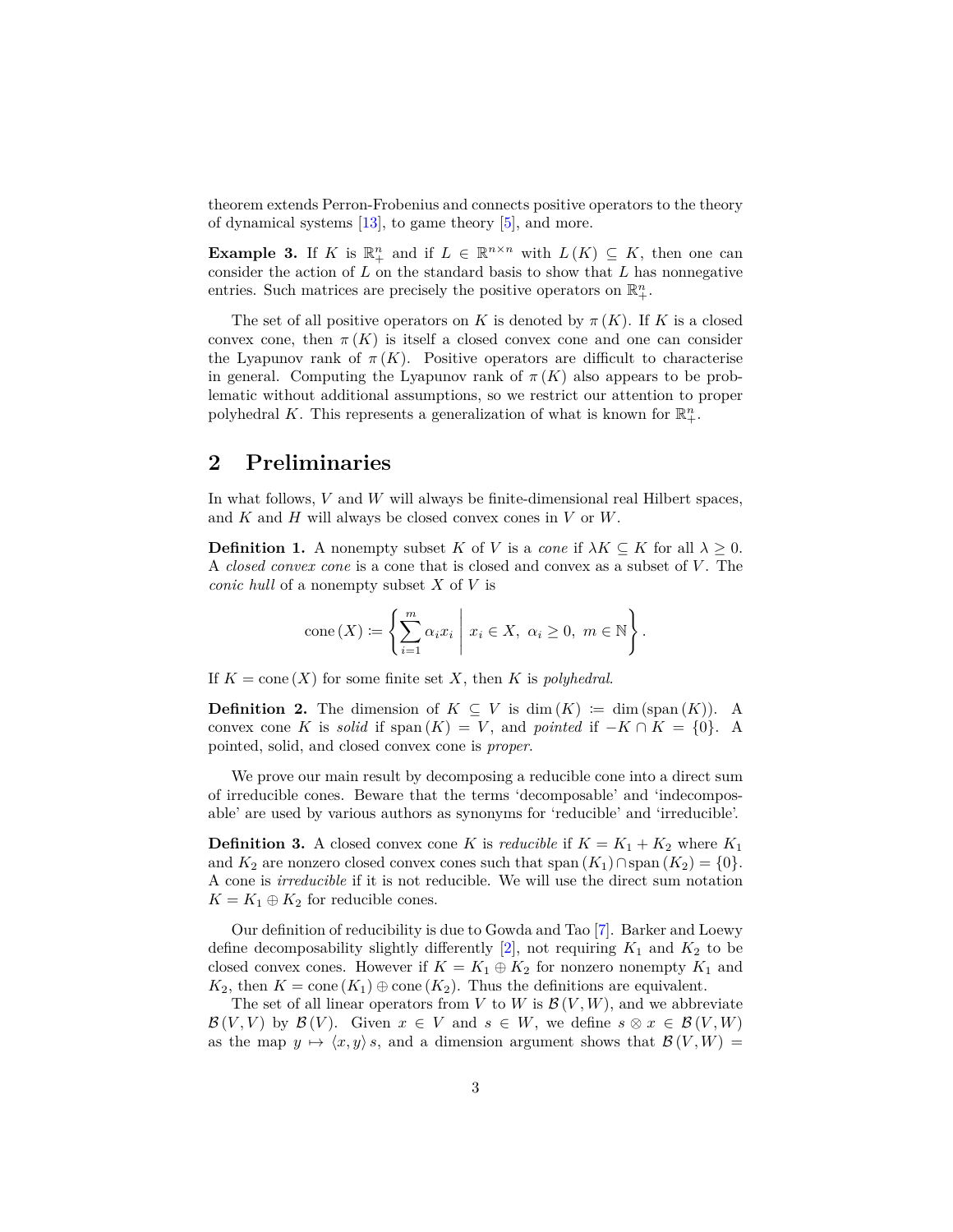span  $({s \otimes x \mid s \in W, x \in V})$ . If  $F \in \mathcal{B}(W)$  and  $G \in \mathcal{B}(V)$ , then we define  $F \odot$  $G \in \mathcal{B}(\mathcal{B}(V, W))$  to be the map  $s \otimes x \mapsto F(s) \otimes G(x)$ . We will use the shorthand notation  $S \otimes X$  or  $S \odot X$  on sets *S* and *X* to mean  $\{s \otimes x \mid s \in S, x \in X\}$ or  $\{s \odot x \mid s \in S, x \in X\}$ . Any  $L \in \mathcal{B}(V, W)$  has an adjoint  $L^* \in \mathcal{B}(W, V)$ such that  $\langle L(x), y \rangle = \langle x, L^*(y) \rangle$  for all  $x \in V$  and  $y \in W$ . The adjoint of  $s \otimes x$  is  $x \otimes s$  for vectors  $x \in V$  and  $s \in W$ . We adopt the trace innerproduct  $\langle L_1, L_2 \rangle := \text{trace}(L_1 L_2^*)$  on  $\mathcal{B}(V)$ , and 'trace' can be taken to mean 'sum of eigenvalues'. To simplify the notation, composition of linear operators is indicated by juxtaposition. An invertible linear operator that preserves innerproducts is an *isometry*.

**Definition 4.** The operator  $L \in \mathcal{B}(V)$  is a *positive operator* on *K* if  $L(K) \subseteq K$ . The set of all such operators is denoted by  $\pi(K)$ . To generalise, we allow that  $L \in \mathcal{B}(V, W)$ , and that  $L(K) \subseteq H$  for subsets  $K \subseteq V$  and  $H \subseteq W$ . The set of all such operators is  $\pi(K, H)$ , and  $\pi(K)$  is the special case where  $H = K$ .

**Definition 5.** If *K* is a subset of *V*, then the *dual cone*  $K^*$  of *K* is

 $K^* := \{ y \in V \mid \langle x, y \rangle \geq 0 \text{ for all } x \in K \}.$ 

The *complementarity set* of *K* is  $C(K) := \{(x, s) \in K \times K^* \mid \langle x, s \rangle = 0\}$  and  $L \in \mathcal{B}(V)$  is *Lyapunov-like* on *K* if  $\langle L(x), s \rangle = 0$  for all  $(x, s) \in C(K)$ . By **LL**(*K*) we denote the set of all Lyapunov-like operators on *K*. The *Lyapunov rank* of *K* is  $\beta(K) := \dim(LL(K))$ .

<span id="page-3-0"></span>**Definition 6.** A nonempty convex subset *F* of a convex cone *K* is a *face* of *K* if  $x, y \in K$  and  $\alpha x + (1 - \alpha) y \in F$  for  $0 < \alpha < 1$  together imply that  $x, y \in F$ . If in addition dim  $(F) = 1$ , then *F* is an *extreme ray* of *K*. The *extreme directions* of *K* are representatives of its extreme rays defined by,

Ext  $(K) := \{x \mid x \text{ belongs to an extreme ray of } K \text{ and } ||x|| = 1\}.$ 

If *K* is a proper cone, then  $K = \text{cone}(\text{Ext}(K))$  by a conic version of the Krein-Milman theorem—Fenchel's Theorem 14, for example [\[4\]](#page-8-4). It then follows that *K* is polyhedral if and only if  $Ext(K)$  is finite. Moreover, we need only consider the elements of Ext  $(K)$  and Ext  $(K^*)$  to show that  $L \in LL(K)$  [\[12\]](#page-9-0).

### **3 Positive operators**

The goal in this section is to compute the Lyapunov rank of  $\pi(K)$  when K is a proper polyhedral cone. To motivate this, we will see what happens when *K* is the nonnegative orthant  $\mathbb{R}^n_+$ .

**Example 4.** We showed in Example [2](#page-1-0) that  $LL(\mathbb{R}^n_+)$  is the space of all diagonal matrices in  $\mathbb{R}^{n \times n}$ . As a result,  $\beta(\mathbb{R}^n_+) = n$ . We saw in Example [3](#page-2-0) that  $\pi(\mathbb{R}^n_+)$  is the set of nonnegative matrices in  $\mathbb{R}^{n \times n}$ . There is an obvious isometry between  $\pi\left(\mathbb{R}^n_+\right)$  and  $\mathbb{R}^{n^2}_+$ , so it follows that  $\beta\left(\pi\left(\mathbb{R}^n_+\right)\right) = \beta\left(\mathbb{R}^{n^2}_+\right) = n^2 = \beta\left(\mathbb{R}^n_+\right)^2$ .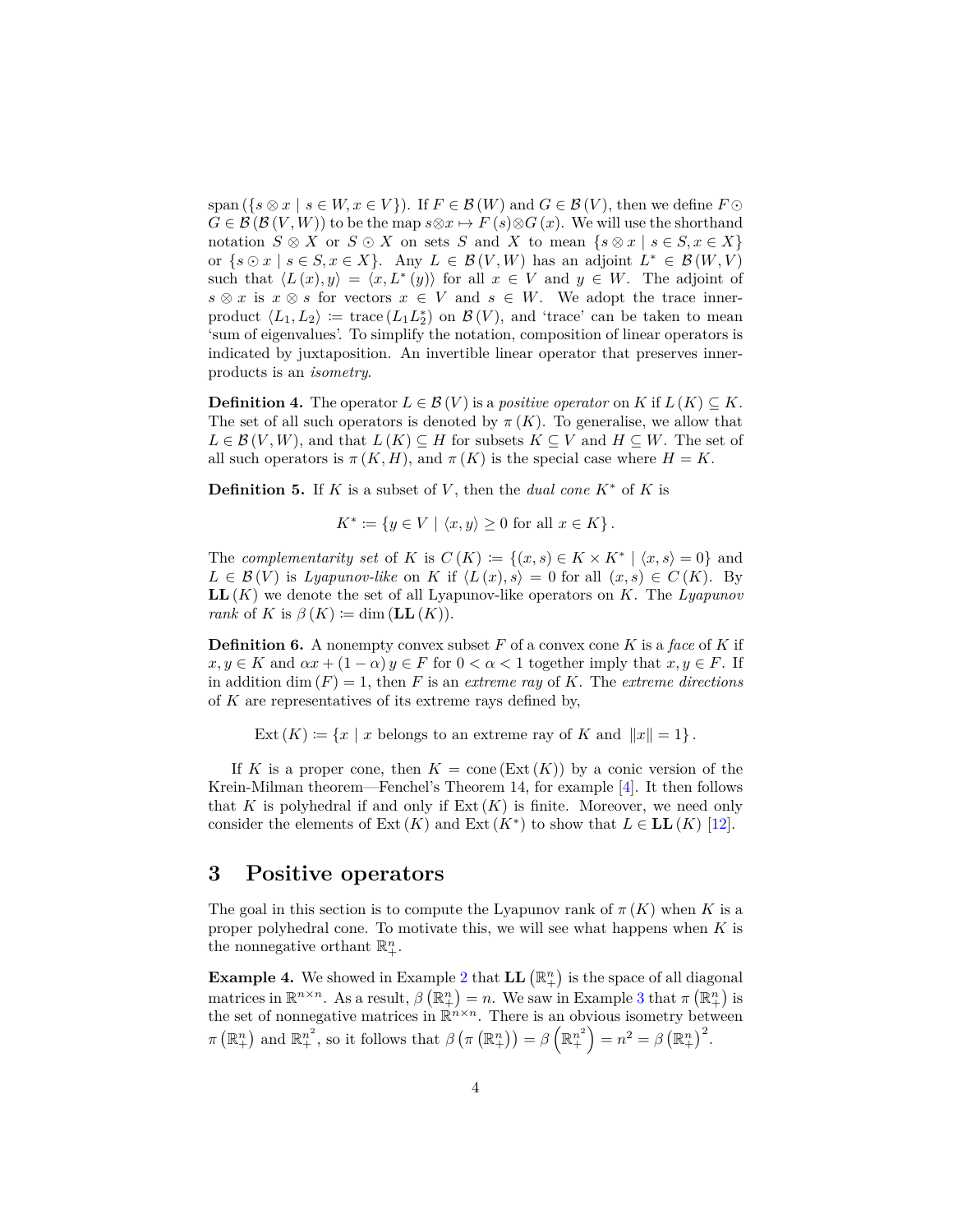We will relax two restrictions in the previous example. The cone  $\mathbb{R}^n_+$  is selfdual and *simplicial*—it has exactly dim (R *<sup>n</sup>*) extreme directions. By extending the result to a proper polyhedral cone *K* in *V*, we allow for  $K \neq K^*$ , and for  $K$  to possess more than dim  $(V)$  extreme directions.

To compute  $\beta(\pi(K))$ , we will ultimately need to find the more-general quantity  $\beta(\pi(K,H))$ . Some features of  $\pi(K,H)$  depend on those of *K* and *H*.

<span id="page-4-5"></span>**Proposition 1** (Schneider and Vidyasagar [\[14\]](#page-9-6))**.** *If K and H are proper (polyhedral) cones in finite-dimensional real Hilbert spaces V and W respectively, then*  $\pi(K, H)$  *is a proper (polyhedral) cone in*  $\mathcal{B}(V, W)$ *.* 

It therefore makes sense to consider the Lyapunov rank of  $\pi(K,H)$ . If  $β(π(K,H))$  can be expressed in terms of *K* and *H*, then  $β(π(K))$  is obtained when  $H = K$ . However, the cone  $\pi(K, H)$  is unwieldy; its dual  $\pi(K, H)^*$  is more tractable and the extreme directions of that dual are known.

<span id="page-4-4"></span>**Proposition 2** (Berman and Gaiha [\[3\]](#page-8-5))**.** *If K and H are proper polyhedral cones in finite-dimensional real Hilbert spaces, then*

$$
Ext\left(\pi\left(K,H\right)^{*}\right) = Ext\left(H^{*}\right) \otimes Ext\left(K\right).
$$

When we compute  $\pi(K, H)$ , we would like to be able to assume that it is irreducible at first. In Theorem [1,](#page-4-0) we will prove that  $\pi(K, H)$  is irreducible if both *K* and *H* are irreducible. The converse of that statement is known, and we are free to work with the dual of  $\pi(K, H)$  instead.

<span id="page-4-1"></span>**Proposition 3** (Haynsworth, Fiedler, and Ptak [\[9\]](#page-9-7)). If *K* and *H* are proper *cones in finite-dimensional real Hilbert spaces and if either K or H is reducible, then*  $\pi(K, H)$  *is reducible.* 

<span id="page-4-2"></span>**Proposition 4** (Barker and Loewy [\[2\]](#page-8-3))**.** *If K is a proper cone in some finitedimensional real Hilbert space, then K is reducible if and only if K*<sup>∗</sup> *is reducible.*

The proof of our first theorem is a straightforward adaptation of Barker and Loewy's Lemma 2.2 to the case where  $K \neq H$ .

<span id="page-4-0"></span>**Theorem 1.** *If K and H are proper cones in finite-dimensional real Hilbert spaces, then*  $\pi$  (*K, H) is reducible if and only if either K or H is reducible.* 

*Proof.* One implication is given by Proposition [3.](#page-4-1) For the other, it suffices by Proposition [4](#page-4-2) to show that if  $\pi(K,H)^*$  is reducible, then either *K* or *H* is reducible. So, suppose that

<span id="page-4-3"></span>
$$
\pi(K, H)^* = \text{cone}\left(\text{Ext}\left(\pi(K, H)^*\right)\right) = \Delta_1 \oplus \Delta_2
$$

where  $\Delta_1$  and  $\Delta_2$  satisfy the conditions in Definition [3.](#page-2-1) As a result,

$$
x \in \text{Ext}(K) \text{ and } s \in \text{Ext}(H^*) \implies s \otimes x \in \Delta_i \text{ for a unique } i. \tag{*}
$$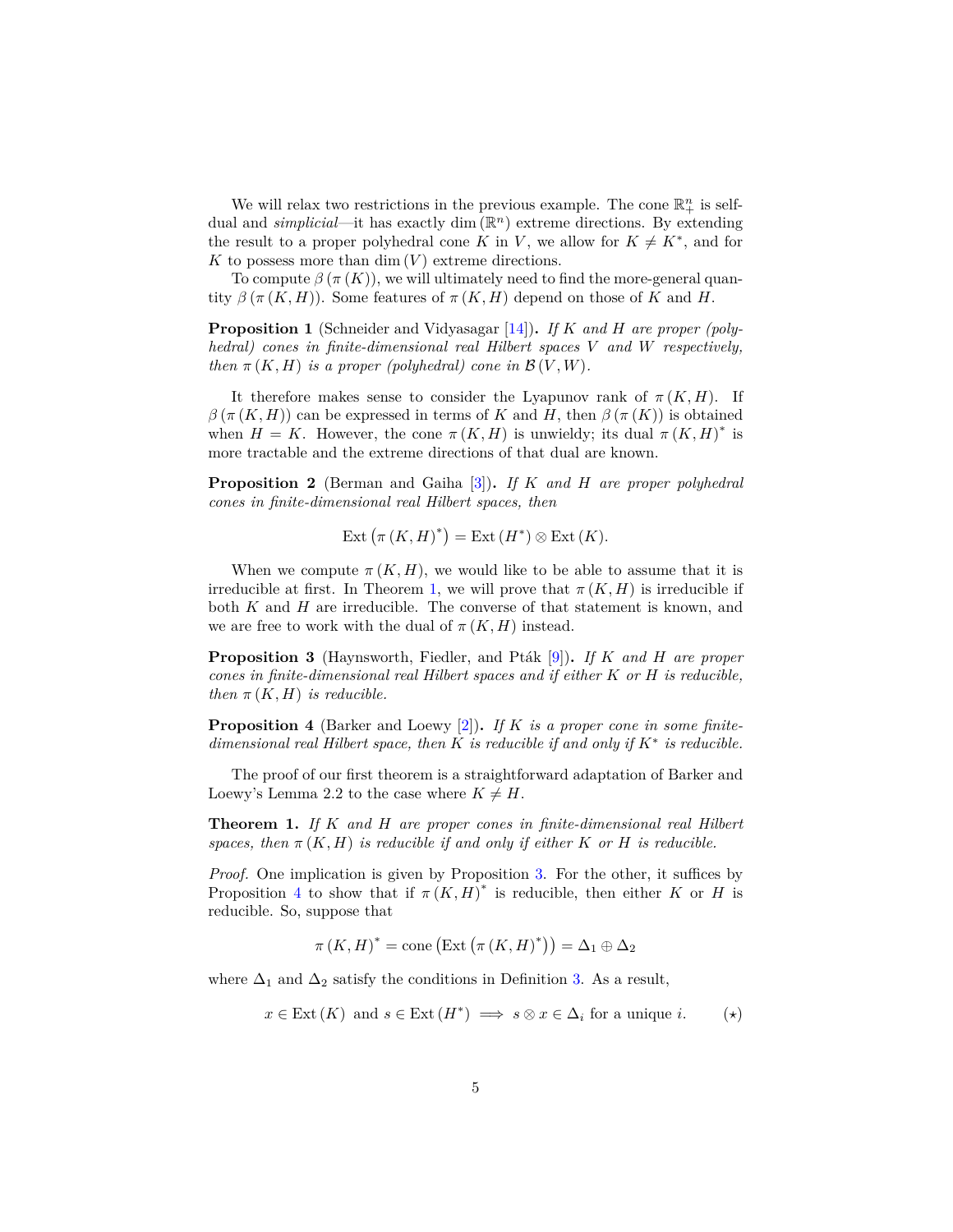The implication  $(\star)$  follows from Proposition [2](#page-4-4) which shows that for the given x and *s* we have  $s \otimes x \in \text{Ext}(\pi(K, H)^*)$ . Definition [6](#page-3-0) combined with the linearindependence of  $\Delta_1$  and  $\Delta_2$  shows that *s*  $\otimes$  *x* cannot be a nontrivial sum. It follows that  $s \otimes x \in \Delta_1 + \Delta_2$  belongs to exactly one of the  $\Delta_i$ .

One consequence of  $(\star)$  is that both  $\Delta_1$  and  $\Delta_2$  must contain at least one element of Ext  $(\pi(K,H)^*)$ . If not, then, for example,  $\pi(K,H)^* \subseteq \Delta_1$  and  $\Delta_2 = \{0\}$  contradicting Definition [3.](#page-2-1) Define functions

$$
S_i(s) \coloneqq \{ x \in \text{Ext}(K) \mid s \otimes x \in \Delta_i \} \text{ for } i \in \{1, 2\}
$$

and consider the two possible cases.

**Case 1**: there exists an  $\bar{s} \in \text{Ext}(H^*)$  with both  $S_1(\bar{s})$  and  $S_2(\bar{s})$  nonempty.

Apply  $(\star)$  to any  $\bar{s} \otimes x$  with  $x \in \text{Ext}(K)$  to show that  $x \in S_1(\bar{s}) \cup S_2(\bar{s})$ . It follows that  $S_1(\overline{s}) \cup S_2(\overline{s}) = \text{Ext}(K)$ . Define  $F_i \coloneqq \text{cone}(S_i(\overline{s}))$ . Then,

cone 
$$
(S_1(\bar{s}) \cup S_2(\bar{s})) \subseteq \text{cone}(F_1 + F_2) = F_1 + F_2 \subseteq K
$$
.

We have Ext  $(K) = S_1(\bar{s}) \cup S_2(\bar{s})$ , so it follows that cone  $(S_1(\bar{s}) \cup S_2(\bar{s})) = K$ and thus that  $F_1 + F_2 = K$ .

Take any *z* ∈ span  $(F_1) \cap \text{span}(F_2)$ . Each  $F_i$  is a convex cone, so span  $(F_i)$  = *F*<sup>i</sup> − *F*<sup>i</sup>, and thus  $z = z_1 - z_2 = w_1 - w_2$  for some  $z_1, z_2 \in F_1$  and  $w_1, w_2 \in F_2$ . Expand  $\bar{s} \otimes z$  to  $\bar{s} \otimes z_1 - \bar{s} \otimes z_2$  and write  $z_1 \in F_1 \coloneqq \text{cone}(S_1(\bar{s}))$  as  $z_1 = \sum \alpha_j \sigma_j$ where  $\alpha_j \geq 0$  and  $\sigma_j \in S_1(\bar{s})$ . Expand  $\bar{s} \otimes z_1$  to  $\sum \alpha_j (\bar{s} \otimes \sigma_j)$ . Each  $\bar{s} \otimes \sigma_j$ belongs to  $\Delta_1$  by the definition of  $S_1(\bar{s})$ , and since  $\Delta_1$  is a convex cone, the sum  $\bar{s} \otimes z_1$  is also in  $\Delta_1$ . A similar procedure shows that  $\bar{s} \otimes z_2 \in \Delta_1$ . Now,

$$
\bar{s} \otimes z = \bar{s} \otimes z_1 - \bar{s} \otimes z_2 \in \Delta_1 - \Delta_1 = \mathrm{span}(\Delta_1).
$$

Repeat the procedure with  $z = w_1 - w_2$  to show that  $\bar{s} \otimes z \in \text{span}(\Delta_2)$ .

The spans of  $\Delta_1$  and  $\Delta_2$  intersect trivially, so  $\bar{s} \otimes z = 0$ . But  $\bar{s} \in \text{Ext}(H^*)$ is nonzero (it has unit norm), so we must have  $z = 0$ . Since  $z \in \text{span}(F_1) \cap$ span  $(F_2)$  was arbitrary, those two spaces have trivial intersection, and the sum  $K = F_1 \oplus F_2$  is in fact a direct sum showing that *K* is reducible.

**Case 2**: either  $S_1(s)$  or  $S_2(s)$  is empty for all  $s \in \text{Ext}(H^*)$ .

In this case, we will show that  $H^*$  is reducible. Define two new sets,

$$
T_i := \{ s \in \text{Ext} (H^*) \mid S_i (s) = \emptyset \} \text{ for } i \in \{1, 2\}.
$$

If  $T_1$  is empty, then  $S_1(s) \neq \emptyset$  for all  $s \in \text{Ext}(H^*)$ . But then by assumption we have  $S_2(s) = \emptyset$  for all  $s \in \text{Ext}(H^*)$ , and thus  $\Delta_2 = \{0\}$  which is not possible. It must therefore be the case that  $T_1$  and (by the same reasoning)  $T_2$  are nonempty.

Define  $G_i := \text{cone}(T_i)$ . Every  $y \in \text{Ext}(H^*)$  belongs to at least one of the  $T_i$ by construction; thus  $Ext(H^*) = T_1 \cup T_2$ . As in the first case,

$$
cone(T_1 \cup T_2) \subseteq cone(G_1 + G_2) = G_1 + G_2 \subseteq H^*.
$$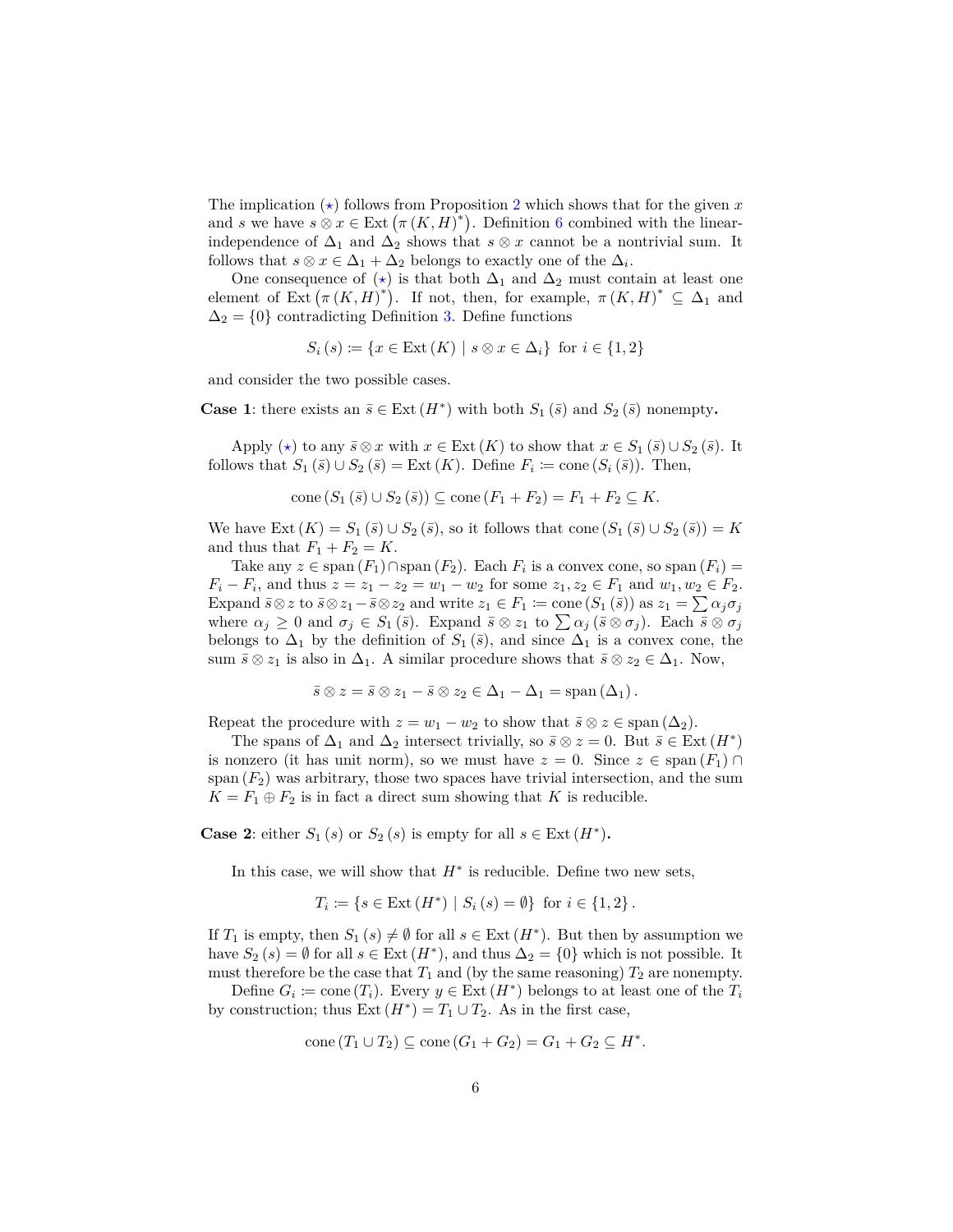Along with the fact that  $Ext(H^*) = T_1 \cup T_2$ , this shows that  $H^* = G_1 + G_2$ .

Fix an  $\bar{x} \in \text{Ext}(K)$  and let  $w \in \text{span}(G_1) \cap \text{span}(G_2)$  be arbitrary. Write  $w = w_1 - w_2 = z_1 - z_2$  for  $w_1, w_2 \in G_1$  and  $z_1, z_2 \in G_2$ . Expand  $w \otimes \bar{x}$  to  $w_1 \otimes \bar{x} - w_2 \otimes \bar{x}$ , and write  $w_1 \in G_1 \coloneqq \text{cone}(T_1)$  as  $w_1 = \sum \alpha_j \tau_j$  for  $\alpha_j \geq 0$  and  $\tau_j \in T_1$ . Expand  $w_1 \otimes \bar{x}$  to  $\sum \alpha_j (\tau_j \otimes \bar{x})$ , and notice that no  $\tau_j \otimes \bar{x}$  can belong to  $\Delta_1$  by definition of  $T_1$  and  $S_1(\tau_i)$ . Consequently each  $\tau_i \otimes \bar{x}$  belongs to the convex cone  $\Delta_2$  by  $(\star)$ , and the sum  $w_1 \otimes \bar{x}$  does too. The same reasoning shows that  $w_2 \otimes \bar{x} \in \Delta_2$ , and thus that  $w = w_1 \otimes \bar{x} - w_2 \otimes \bar{x} \in \text{span}(\Delta_2)$ .

Repeat the argument with  $w = z_1 - z_2$  to find that  $w \otimes \bar{x} \in \text{span}(\Delta_1)$  as well. Deduce that  $w = 0$ , that span  $(G_1) \cap \text{span}(G_2) = \{0\}$ , and finally that  $H^* = G_1 \oplus G_2$  is reducible. Proposition [4](#page-4-2) shows that *H* is reducible.  $\Box$ 

The Lyapunov rank of an irreducible proper polyhedral cone is known, and every proper cone is (in an obvious way) a direct sum of irreducible closed convex cones. Combined with Theorem [1,](#page-4-0) these two observations form the base case to which we will reduce a general proper polyhedral cone.

<span id="page-6-0"></span>**Proposition 5** (Gowda and Tao [\[7\]](#page-9-1))**.** *If K is a proper polyhedral cone in a finitedimensional real Hilbert space, then*  $\beta(K) = 1$  *if and only if K is irreducible.* 

<span id="page-6-1"></span>**Lemma 1.** *If K and H are two irreducible proper polyhedral cones in finitedimensional real Hilbert spaces, then*  $\beta (\pi (K, H)) = \beta (K) \beta (H)$ *.* 

*Proof.* Both *K* and *H* are irreducible, so Proposition [5](#page-6-0) shows  $\beta(K)\beta(H) = 1$ . But Proposition [1](#page-4-0) and Theorem 1 imply that  $\pi(K, H)$  is also an irreducible proper polyhedral cone, and thus  $\beta(\pi(K,H)) = 1$  by the same proposition.  $\square$ 

It remains to prove the full result for reducible cones. We will suppose that *K* and *H* are reducible, respectively, into *m* and *n* components.

<span id="page-6-3"></span>**Theorem 2.** *If K and H are proper polyhedral cones in finite-dimensional real Hilbert spaces, then*  $\beta (\pi (K, H)) = \beta (K) \beta (H)$ *.* 

*Proof.* If  $K = \bigoplus_{i=1}^{m} K_i$  and  $H = \bigoplus_{j=1}^{n} H_j$  satisfy Definition [3](#page-2-1) with  $K_i$  and *H<sup>j</sup>* irreducible, then there exist invertible linear operators *A* and *B* such that  $A(K) = K_1 \times K_2 \cdots \times K_m$  and  $B(H) = H_1 \times H_2 \times \cdots \times H_n$ . It is easy to check that  $\pi(A(K), B(H)) = B\pi(K, H) A^{-1}$ . The Lyapunov rank is invariant under invertible linear operators [\[12\]](#page-9-0), so for our purposes, we can disregard *A* and *B* everywhere and pretend that  $K = K_1 \times K_2 \cdots \times K_m$  and  $H = H_1 \times H_2 \times \cdots \times$ *Hn*. This will be beneficial, because Lyapunov rank is additive on a Cartesian product of proper cones [\[12\]](#page-9-0). By expanding, we find that

<span id="page-6-2"></span>
$$
\beta(K)\beta(H) = \sum_{i=1}^{m} \sum_{j=1}^{n} \beta(K_i)\beta(H_j) = mn.
$$
 (†)

The last equality follows from Lemma [1](#page-6-1) and the fact that each  $K_i$  and  $H_j$  is an irreducible proper polyhedral cone.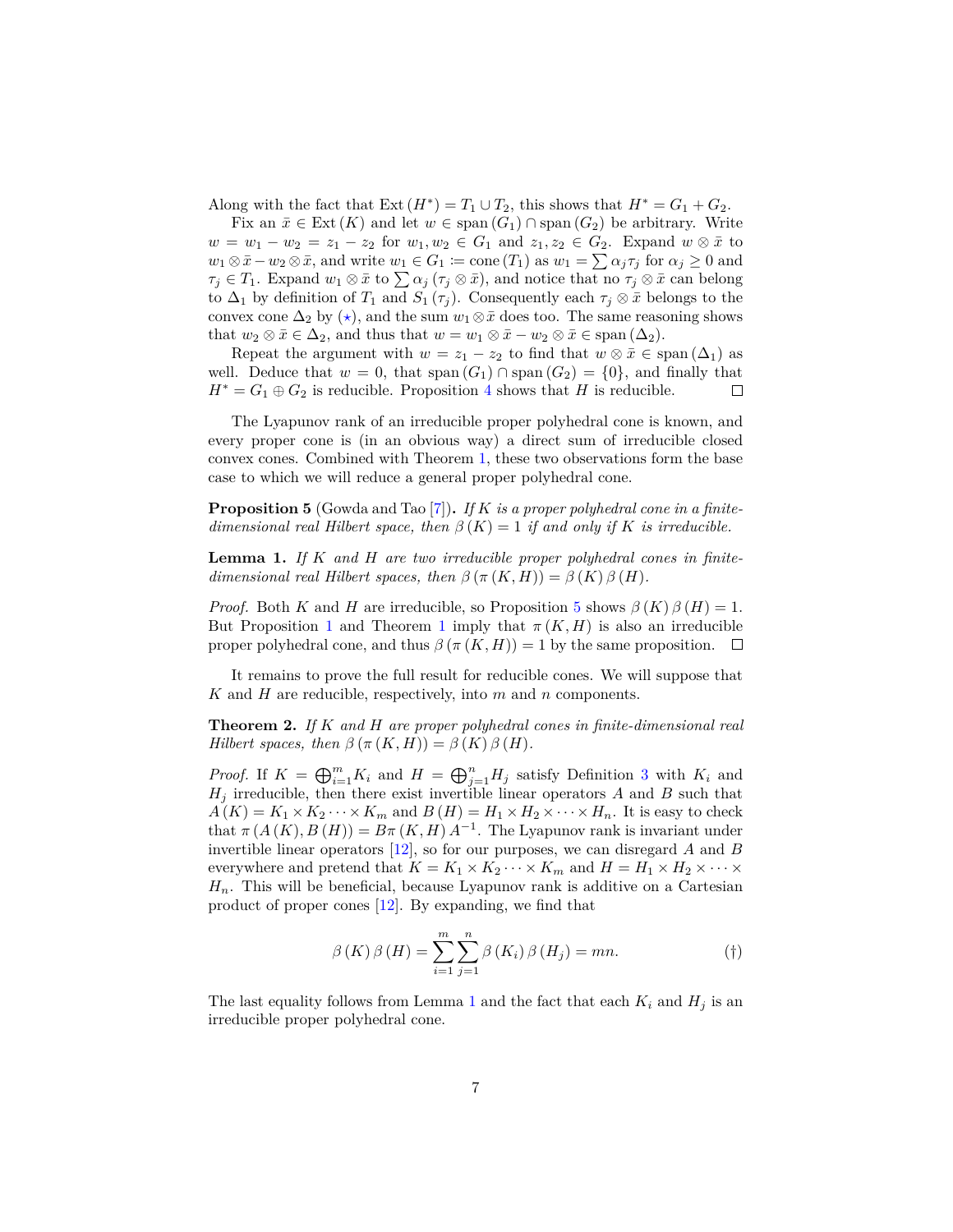It is straightforward to show that any  $L \in \pi(K, H)$  has the block form

<span id="page-7-0"></span>
$$
L = [L_{ji}], \text{ where}
$$
  
\n
$$
L_{ji} : \text{span}(K_i) \to \text{span}(H_j)
$$
  
\n
$$
L_{ji} \in \pi(K_i, H_j).
$$
 (1)

Moreover, any such *L* clearly satisfies  $L \in \pi(K, H)$ , so the two conditions are equivalent. Yet every block-form operator is itself isometric to an element of a Cartesian product space; if  $L = [\tilde{L}_{ji}]$ , then  $L \cong (L_{11}, L_{12}, \ldots, L_{21}, \ldots, L_{nm})^T$ . Thus the set of all operators having the block form  $(\ddagger)$ , namely  $\pi(K, H)$ , is isometric to the product,

$$
\bigtimes_{i=1}^{m} \bigtimes_{j=1}^{n} \pi(K_i, H_j) \cong \pi(K, H).
$$

Apply Theorem [1](#page-4-5) and Propositions 1 and [5](#page-6-0) to conclude in agreement with  $(\dagger)$ that

$$
\beta\left(\pi\left(K,H\right)\right) = \beta\left(\bigtimes_{i=1}^{m} \bigtimes_{j=1}^{n} \pi\left(K_i,H_j\right)\right) = \sum_{i=1}^{m} \sum_{j=1}^{n} 1 = mn. \qquad \Box
$$

**Corollary 1.** *If K is a proper polyhedral cone in a finite-dimensional real Hilbert space, then*  $\beta (\pi (K)) = \beta (K)^2$ .

Now that we know the dimension of  $LL(\pi(K,H))$ , we would like to find a basis for it. Knowing its dimension, it suffices to find a linearly-independent set of  $\beta(\pi(K,H))$  Lyapunov-like operators on  $\pi(K,H)$ .

<span id="page-7-1"></span>**Theorem 3** (Gowda and Tao [\[7\]](#page-9-1))**.** *If K is a proper polyhedral cone in a finitedimensional real Hilbert space, then*  $L \in LL(K)$  *if and only if every*  $x \in Ext(K)$ *is an eigenvector of L.*

The extreme directions of  $\pi(K, H)$  are not generally known. The next proposition relates the Lyapunov-like operators on a cone to those on its dual, and shows that we can work with whichever one is easier.

<span id="page-7-3"></span>**Proposition 6** (Rudolf et al. [\[12\]](#page-9-0))**.** *If K is a closed convex cone, then L is* Lyapunov-like on  $K$  if and only if  $L^*$  is Lyapunov-like on  $K^*$ .

We aim to show that the Lyapunov-like operators on  $\pi(K, H)$  are linear combinations of terms like  $M \odot L$  where  $L$  and  $M$  are Lyapunov-like on  $K^*$  and *H* respectively. The next result is well-known  $[11]$ .

<span id="page-7-2"></span>**Proposition 7.** *If V and W are finite-dimensional real Hilbert spaces and if L* and M are subsets of  $\mathcal{B}(V)$  and  $\mathcal{B}(W)$ , then  $\dim(L \odot M) = \dim(L) \dim(M)$ .

<span id="page-7-4"></span>**Lemma 2.** *If K and H are proper polyhedral cones in finite-dimensional real Hilbert spaces V* and *W*, then span  $(\mathbf{LL}(H^*) \odot \mathbf{LL}(K)) = \mathbf{LL} (\pi (K, H)^*)$ .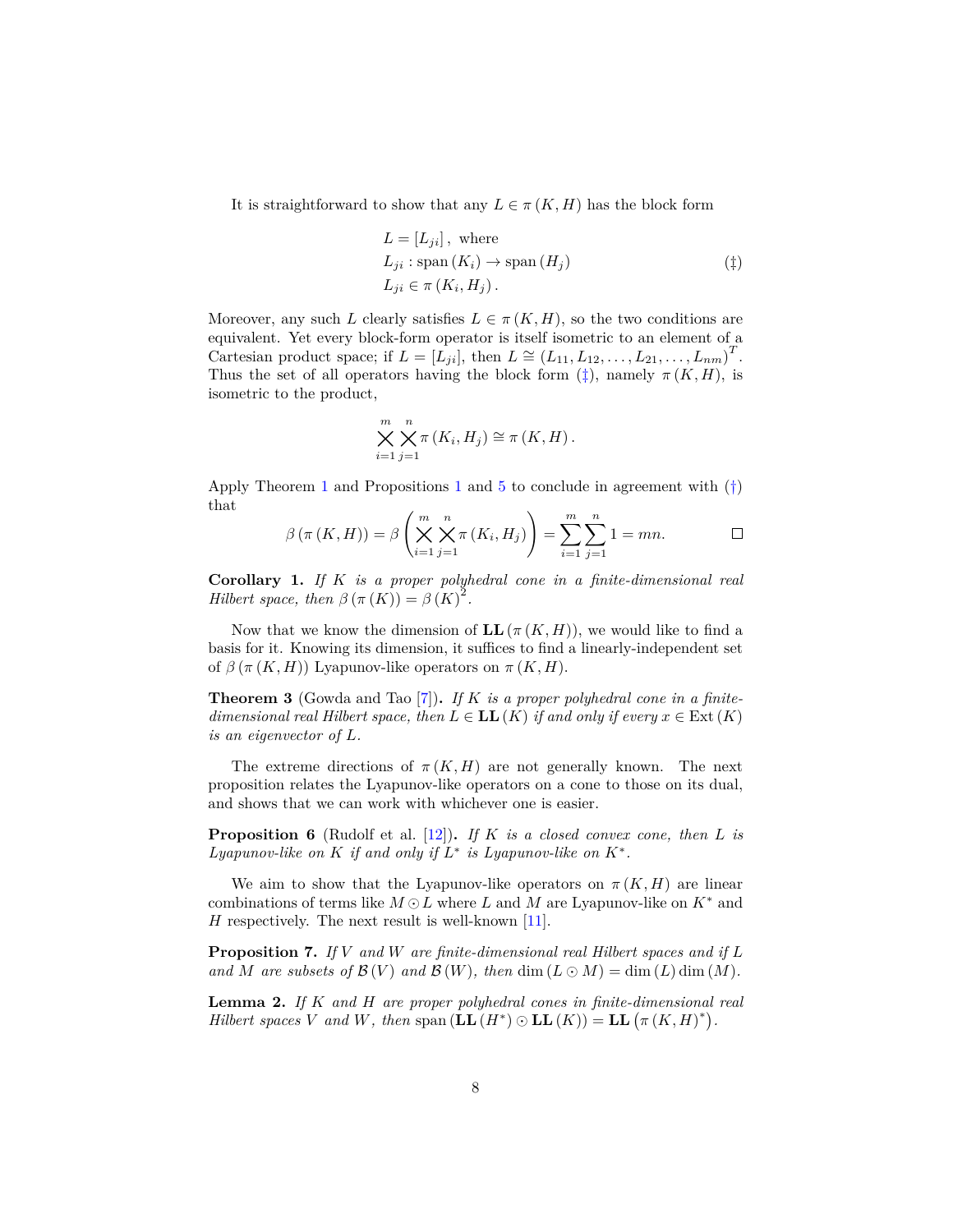*Proof.* Take any  $L \in LL(K)$ ,  $M \in LL(H^*)$ , and  $s \otimes x \in \text{Ext}(\pi(K, H)^*)$ . Use Proposition [2](#page-4-4) and Theorem [3](#page-7-1) to see that  $L(x) = \lambda x$  and  $M(s) = \mu s$ . Thus,

$$
(M \odot L)(s \otimes x) = (M(s)) \otimes (L(x)) = \mu \lambda (s \otimes x).
$$

Another application of Theorem [3](#page-7-1) shows that  $M \odot L \in \mathbf{LL} (\pi (K, H)^*)$ . Compare the dimensions of  $LL(H^*)\odot LL(K)$  and  $LL(\pi(K,H)^*)$  using Theorem [2](#page-6-3) and Proposition [7.](#page-7-2) Conclude that the two spaces are equal.  $\Box$ 

<span id="page-8-6"></span>**Theorem 4.** *If K and H are proper polyhedral cones in finite-dimensional real Hilbert spaces, then*  $LL(\pi(K, H)) =$  span  $(LL(H) \odot LL(K^*))$ *.* 

*Proof.* The adjoint of  $M \odot L$  is  $M^* \odot L^*$ . That fact, along with Proposition [6](#page-7-3) and Lemma [2,](#page-7-4) shows that  $LL(\pi(K, H)) = \text{span}(LL(H) \odot LL(K^*)).$  $\Box$ 

**Corollary 2.** *If K is a proper polyhedral cone in a finite-dimensional real Hilbert space, then*  $LL(\pi(K)) = \text{span}(LL(K) \odot LL(K^*)).$ 

Theorem [2](#page-6-3) clearly follows from Theorem [4,](#page-8-6) but the difficulty in determining **LL**( $\pi$ (*K, H*)) is to know when you are done—when all Lyapunov-like operators have been found. For that it was convenient to use the dimension of the space.

### **References**

- <span id="page-8-1"></span>[1] Charalambos D. Aliprantis and Owen Burkinshaw. *Positive Operators*. Springer, Dordrecht, The Netherlands, 2006. ISBN 9781402050077, [doi:](http://dx.doi.org/10.1007/978-1-4020-5008-4) [10.1007/978-1-4020-5008-4](http://dx.doi.org/10.1007/978-1-4020-5008-4).
- <span id="page-8-3"></span>[2] George Phillip Barker and Raphael Loewy. *The structure of cones of matrices*. Linear Algebra and its Applications, 12(1):87–94, 1975, [doi:](http://dx.doi.org/10.1016/0024-3795(75)90130-5) [10.1016/0024-3795\(75\)90130-5](http://dx.doi.org/10.1016/0024-3795(75)90130-5).
- <span id="page-8-5"></span>[3] Abraham Berman and Prabha Gaiha. *A generalization of irreducible monotonicity*. Linear Algebra and its Applications, 5(1):29–38, 1972, [doi:10.1016/0024-3795\(72\)90016-X](http://dx.doi.org/10.1016/0024-3795(72)90016-X).
- <span id="page-8-4"></span>[4] Werner Fenchel. *Convex Cones, Sets and Functions*. Princeton University Notes, Princeton University, Princeton, 1953.
- <span id="page-8-2"></span>[5] Muddappa Seetharama Gowda. *Completely mixed linear games on a selfdual cone*. Linear Algebra and its Applications, 498:219–230, 2016, [doi:](http://dx.doi.org/10.1016/j.laa.2015.05.025) [10.1016/j.laa.2015.05.025](http://dx.doi.org/10.1016/j.laa.2015.05.025).
- <span id="page-8-0"></span>[6] Muddappa Seetharama Gowda, Roman Sznajder, and Jiyuan Tao. *The automorphism group of a completely positive cone and its Lie algebra*. Linear Algebra and its Applications, 438:3862–3871, 2013, [doi:10.1016/j.laa.](http://dx.doi.org/10.1016/j.laa.2011.10.006) [2011.10.006](http://dx.doi.org/10.1016/j.laa.2011.10.006).